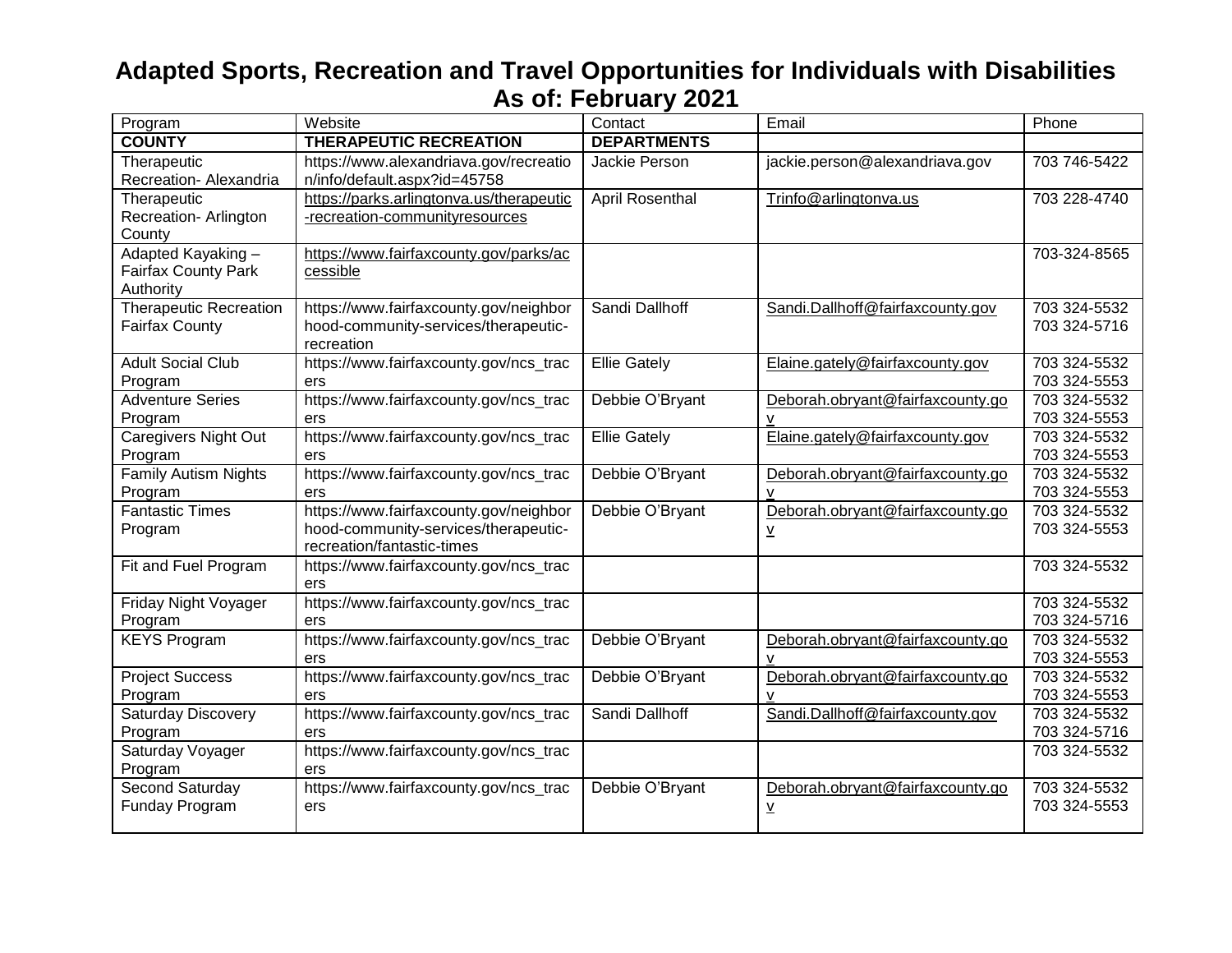| <b>SMILE Program</b>                               | https://www.fairfaxcounty.gov/ncs_trac               |                   |                                  | 703 324-5532                 |
|----------------------------------------------------|------------------------------------------------------|-------------------|----------------------------------|------------------------------|
|                                                    | ers                                                  |                   |                                  | 703 324-5716                 |
| <b>Sports and Fitness</b>                          | https://www.fairfaxcounty.gov/ncs_trac               |                   |                                  | 703 324-5532                 |
| Programs                                           | ers                                                  |                   |                                  |                              |
| <b>Wheelchair Sports</b><br>(Fairfax Falcons Power | https://fairfaxfalcons.org                           | Kaitlynne Temple  | kaitlynnetemple@jpmf.org         | 703 324-5718<br>703 324-5715 |
| Soccer)                                            |                                                      |                   |                                  |                              |
| <b>Adaptive Recreation-</b>                        | https://www.loudoun.gov/adaptiverec                  | Maria Auger       |                                  | 703 771-5013                 |
| Loudoun County                                     |                                                      |                   |                                  |                              |
| <b>VSAarts (Integrated</b>                         | https://vsaloudoun.org                               |                   |                                  | 540 338-7973                 |
| visual & performing arts                           |                                                      |                   |                                  |                              |
| program), Purcellville                             |                                                      |                   |                                  |                              |
| <b>Adaptive Recreation-</b>                        | http://www.pwcgov.org/government/de                  | Veronica Laughman | vlaughman@pwcgov.org             | 703 792-8066                 |
| <b>Prince William County</b>                       | pt/park/Pages/Inclusion.aspx                         |                   |                                  |                              |
| <b>Adaptive Recreation-</b>                        | https://www.staffordcountyva.gov/1984                |                   |                                  | 540 658-5116                 |
| Stafford County                                    | /Therapeutic-Recreation-Adaptive-and-<br>Incl        |                   |                                  | 540 658-4869                 |
| <b>ADAPTED</b>                                     | <b>AQUATICS</b>                                      |                   |                                  |                              |
| Adapted Aquatics -                                 | http://parks.arlingtonva.us/therapeutic-             | Robyn Mitchell    | Trinfo@arlingtonva.us            | 703 228-4740                 |
| <b>Arlington County Parks</b>                      | recreation                                           |                   |                                  |                              |
| and Recreation                                     |                                                      |                   |                                  |                              |
| Adapted Aquatics -                                 | https://www.fairfaxcounty.gov/parks/ac               | Nicole Fagan      | nicole.fagan@fairfaxcounty.gov   | 703 324-8565                 |
| <b>Fairfax County Parks</b>                        | cessible                                             |                   |                                  |                              |
| and Recreation                                     |                                                      |                   |                                  |                              |
| Adapted Aquatics -                                 | https://www.herndon-va.gov/about-                    | Christina Bolzman | christina.bolzman@herndon-va.gov | 703 435-6800,                |
| <b>Herndon Community</b>                           | us/recreation/aquatics                               |                   |                                  | ext. 2134                    |
| Center                                             |                                                      |                   |                                  |                              |
| Adapted Aquatics -                                 | https://www.loudoun.gov/1185/Adaptiv<br>e-Recreation | Maria Auger       |                                  | 703 771-5010                 |
| Loudoun County<br><b>Adapted Aquatics -</b>        | https://www.pwcgov.org/government/d                  | Veronica Laughman | vlaughman@pwcgov.org             | 703 792-8066                 |
| <b>Prince William County</b>                       | ept/park/pages/inclusion.aspx                        |                   |                                  |                              |
| Adapted Aquatics -                                 | http://www.restoncommunitycenter.co                  |                   |                                  | 703 390-6151                 |
| <b>Reston Community</b>                            | m/aquatics-renovation                                |                   |                                  |                              |
| Center                                             |                                                      |                   |                                  |                              |
| <b>Jewish Community</b>                            | https://www.thej.org/specialneeds/spec               | <b>Teo Albu</b>   | Teo.Albu@jccnv.org               | 703 537-3031                 |
| Center of Northern VA                              | ial-needs                                            |                   |                                  | 703 537-3032                 |
| Joey Pizzano Memorial                              | http://www.jpmf.org                                  | Kaitlynne Temple  | info@jpmf.org                    | 703 549-4444                 |
| Fund                                               |                                                      |                   | kaitlynnetemple@jpmf.org         |                              |
|                                                    |                                                      |                   |                                  |                              |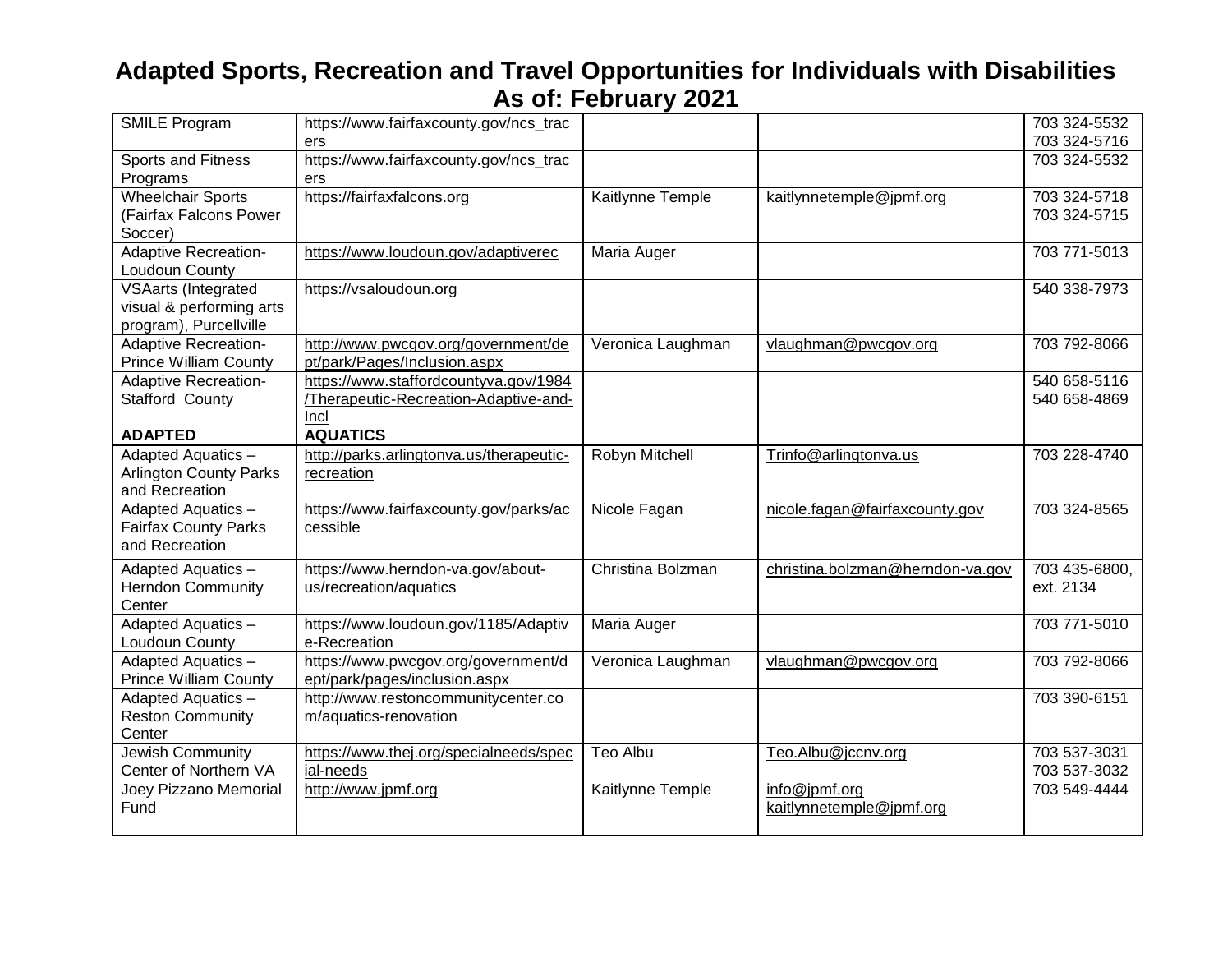| <b>Lead Changes Therapy</b>  | http://www.leadchangestherapy.com      | Natalie Conca          | info@leadchangestherapy.com          | 703 943-0566  |
|------------------------------|----------------------------------------|------------------------|--------------------------------------|---------------|
|                              |                                        | Jared Conca            | natalie@leadchangestherapy.com       |               |
| SwimKids schools in          | https://www.swimkids.us/special-       |                        | learn2swim@swimkids.us               | 703 396-7946  |
| Woodbridge, Gaines-          | abilities                              |                        | Gainesville@swimkids.us              | 571 261-7946  |
| ville and Leesburg           |                                        |                        | Leesburg@swimkids.us                 | 703-962-7946  |
| Private swim lessons in      |                                        | Jon Wiger              | djwiger@yahoo.com                    | 612 875-3794  |
| Arlington                    |                                        |                        |                                      |               |
| <b>ADAPTED</b>               | <b>BASKETBALL</b>                      |                        |                                      |               |
| <b>Arlington Special</b>     |                                        | <b>Bernie Woolfley</b> |                                      | 202 973-4543  |
| <b>Olympics Basketball</b>   |                                        |                        |                                      | 703 528-0066  |
| <b>Jewish Community</b>      | https://www.thej.org/specialneeds/spec | Aryn Cahn              | Aryn.Cahen@thej.org                  | 703 537-3031  |
| Center of Northern VA        | ial-needs                              |                        |                                      | 703 537-3032  |
| <b>ADAPTED</b>               | <b>BASEBALL</b>                        |                        |                                      |               |
| <b>Pioneer Baseball</b>      | http://www.pbsl.org                    | <b>Scott Keith</b>     | scott_w_keith@yahoo.com              | 703 933-2389  |
| League- Alexandria           |                                        |                        |                                      |               |
| <b>Challenger Baseball-</b>  | http://www.arlingtonlittleleague.org   | Cathy Makara           | challengers@arlingtonlittleleague.or | 703 401-8738  |
| Arlington                    |                                        | <b>Adam Balutis</b>    | g; info@arlingtonlittleleague.org    |               |
| <b>Challenger Baseball-</b>  | http://www.chantillyyouth.org          | Ben Lorigo             | blorigo@syabaseball.org              | 571 334-7066  |
| Chantilly                    |                                        | <b>Heather Lorigo</b>  | heatherlorigo@hotmail.com            | 703 309-4072  |
| Challenger Baseball-         | https://www.dalecitylittleleague.com   | Michelle Slaughter     | $VD-$                                | 703 615-8487  |
| Dale City                    |                                        |                        | challengers@dalecitylittleleague.co  |               |
|                              |                                        |                        | m; michelle.slaughter@comcast.net    |               |
| <b>Challenger Baseball-</b>  | http://fairfaxll.com.leag1.com         | <b>Michael Kimlick</b> | michael.kimlick@dhs.gov              | 703 323-1043  |
| Fairfax                      |                                        |                        |                                      | 202 329-9940  |
| <b>Fairfax County Police</b> | http://www.fpycsports.com/sports/yout  | <b>Bill Mundy</b>      | BillM10049@aol.com                   | 703 978-7544  |
| Youth Club-Youth             | h-challenged                           |                        |                                      |               |
| <b>Challenged League</b>     |                                        |                        |                                      |               |
| <b>Falls Church Kiwanis</b>  | http://fckll.org                       | <b>Jake Radcliff</b>   | jacob.radcliff@gmail.com             |               |
| Little League                |                                        |                        |                                      |               |
| <b>Buddy Ball- Herndon</b>   | http://herndonbaseball.com             | Jay McMann             | janajama@att.net                     | 703 404-0166  |
|                              |                                        |                        |                                      | 703 481-7828  |
| Miracle League of City       | http://www.manassasparkcommunityce     | Michael Arrington Sr.  | m.arrington@manassasparkva.gov       | 703-335-8872, |
| of Manassas Park             | nter.com/programsevents/recreation-    |                        |                                      | ext. 3146     |
|                              | services/buddy-club                    |                        |                                      |               |
| <b>Challenger Baseball-</b>  | http://www.restonlittleleague.com      | Jodi King & Linda      | Noahsark3@msn.com                    | 703 713-0036  |
| Reston                       |                                        | Washington-Robinson    |                                      | 703 318-7414  |
| <b>Challenger Baseball-</b>  | http://www.springfieldchallenger.org   | <b>Eddie Garretson</b> | Logan.garretson@gmail.com            | 703 304-2330  |
| Springfield                  |                                        | Logan Bruno            |                                      | 571 331-1167  |
|                              |                                        |                        |                                      |               |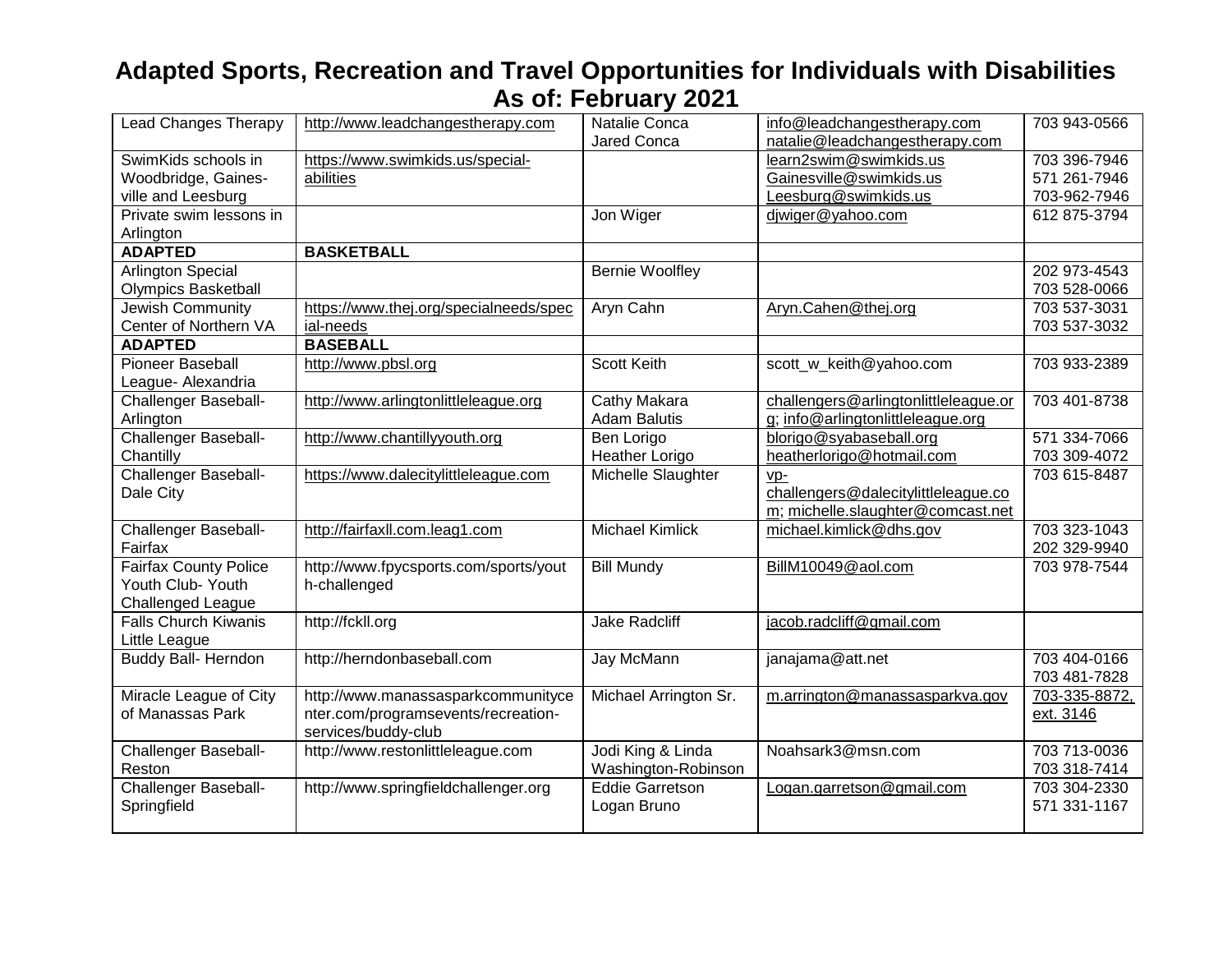| Challenger Baseball-                    | http://www.vll.org                                 | Jason Adams, Bill        | jsadams33@gmail.com             | 571 217-3707  |
|-----------------------------------------|----------------------------------------------------|--------------------------|---------------------------------|---------------|
| Vienna                                  |                                                    | Levitt, Katy Levitt      | katylevitt@hotmail.com          | 703 916-7350  |
| <b>ADAPTED</b>                          | <b>BIKING</b>                                      |                          |                                 |               |
| <b>Bikes at Vienna</b>                  | http://www.bikesatvienna.com                       | <b>Tim Fricker</b>       | tim@bikesatvienna.com           | 703 938-8900  |
| iCan Shine                              | http://icanshine.org                               | Lisa Ruby                | lisa@icanshine.org              | 571 218-0770  |
| <b>Jewish Community</b>                 | https://www.thej.org/specialneeds/spec             | Arlene Lechner           | Arlene.Lechner@thej.org         | 703 537-3031  |
| Center of Northern VA                   | ial-needs                                          |                          |                                 | 703 537-3032  |
| <b>Life Changing Fitness</b>            | http://www.lcfkids.com                             | Ricardo Cunningham       | info@lcfkids.com                | 703 909-7971  |
| <b>Whitetail Two Top</b>                | http://www.twotopadaptive.org                      | <b>Bill Dietrich</b>     | bill@twotopadaptive.org         | 717 507-7668  |
| Mountain Adaptive                       |                                                    | <b>Stacey Schmader</b>   | stacey@twotopadaptive.org       | 717 328-9400, |
| Sports                                  |                                                    |                          |                                 | ext. 3582     |
| <b>ADAPTED</b>                          | <b>DANCE</b>                                       |                          |                                 |               |
| Regan Dance Center                      | http://www.silviacorey.com                         | Silvia Beltran or Eileen | DansaiUnite@comcast.net         | 571 235-7771  |
|                                         |                                                    | Greenberg                |                                 | 703 568-5299  |
| <b>Fairfax County</b>                   | https://www.fairfaxcounty.gov/neighbor             | <b>Ellie Gately</b>      | Elaine.gately@fairfaxcounty.gov | 703 324-5532  |
| <b>Therapeutic Recreation</b>           | hood-community-services/therapeutic-               |                          |                                 | 703 324-5553  |
| Dance Club                              | recreation                                         |                          |                                 |               |
| Jewish Community                        | https://www.thej.org/specialneeds/spec             | <b>Brenda Forsley</b>    | Brenda.Forsley@jccnv.org        | 703 537-3031  |
| Center of Northern VA                   | ial-needs                                          |                          |                                 | 703 537-3032  |
| <b>Prince William County</b>            | https://www.pwcgov.org/government/d                | Cynthia Kiehnau          | CKiehnau@pwcgov.org             | 703 792-8650  |
| <b>Adapted Dance</b>                    | ept/park/pages/inclusion.aspx                      |                          |                                 |               |
| Classes                                 |                                                    |                          |                                 |               |
| <b>Skill Builders</b>                   | http://www.skillbuildersllc.com                    | Elizabeth McKenzie       | elizabethm@skillbuildersllc.com | 703-941-7757, |
| Therapeutic Dance and                   |                                                    |                          |                                 | ext. 107      |
| <b>Movement Classes</b>                 |                                                    |                          |                                 |               |
| <b>ADAPTED</b>                          | <b>GYMNASTICS</b>                                  |                          |                                 |               |
| Adapted Gymnastics -                    | http://parks.arlingtonva.us/therapeutic-           | Cat Trovato              | Trinfo@arlingtonva.us           | 703 228-4740  |
| <b>Arlington County Parks</b>           | recreation                                         |                          |                                 |               |
| and Recreation                          |                                                    |                          |                                 |               |
| Adapted Gymnastics -                    | https://www.fairfaxcounty.gov/parks/ac<br>cessible |                          |                                 | 703 324-8565  |
| <b>Fairfax County Park</b><br>Authority |                                                    |                          |                                 |               |
| Northern Virginia                       | http://www.nvgagymnastics.org                      | <b>Mike Comini</b>       | cnvga@aol.com                   | 703 430-5434  |
| <b>Gymnastics Academy</b>               |                                                    | Debbie Giovanis          | debbiegiovanis@comcast.net      |               |
| <b>ADAPTED</b>                          | <b>HOCKEY</b>                                      |                          |                                 |               |
| <b>NOVA Cool Cats</b>                   | http://www.novacoolcats.org                        | Randy Brawley            | madref@verizon.net              | 703 395-6278  |
| Special Hockey                          |                                                    | Bertra McGann            | bbmcgann@aol.com                | 703 536-4131  |
|                                         |                                                    | Teresa Wellman           | teresaw@gmail.com               |               |
|                                         |                                                    |                          |                                 |               |
|                                         |                                                    |                          |                                 |               |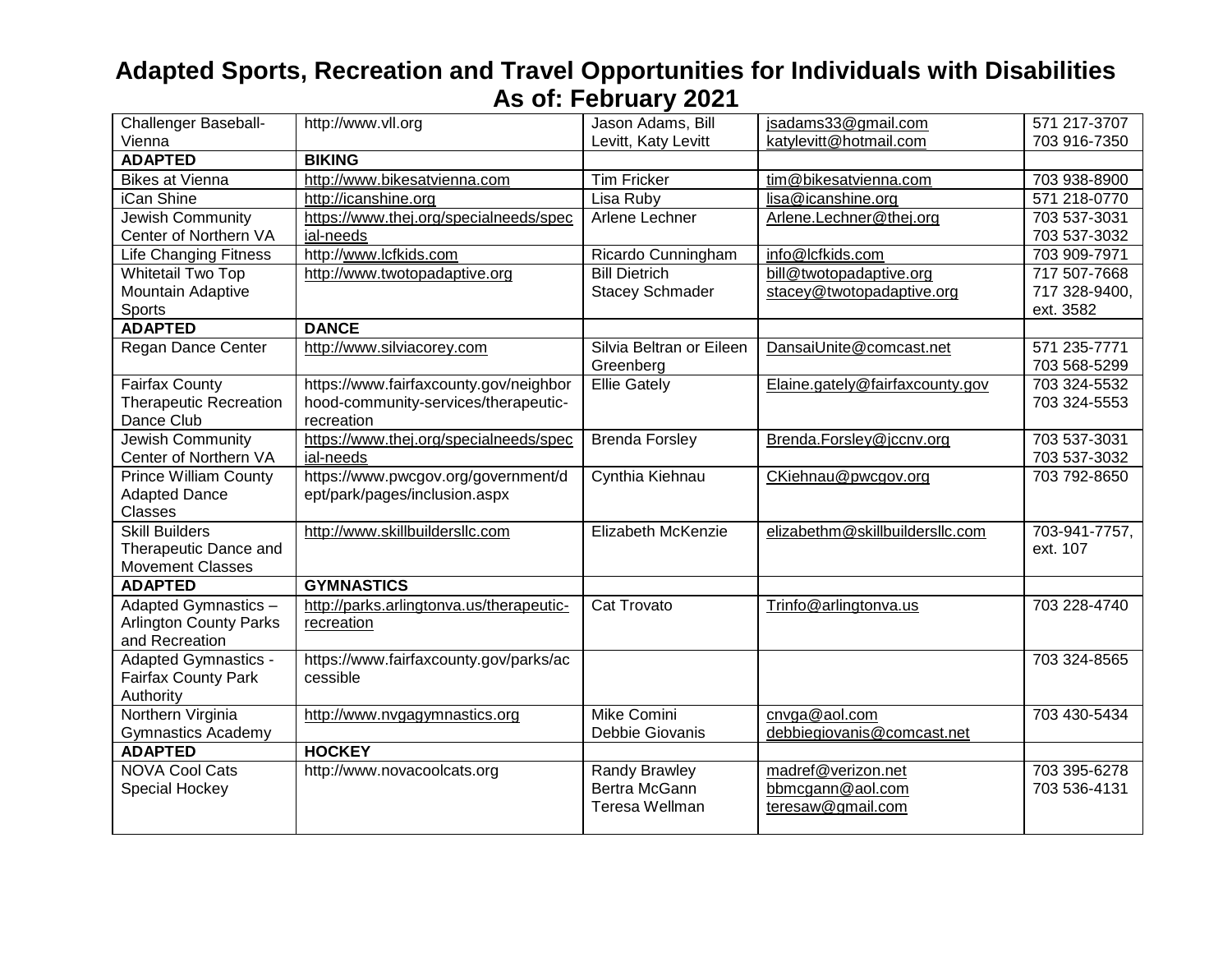| <b>Blaze Sports Club of</b>    | https://www.medstarnrh.org/our-        | Joan Joyce            | joan.p.joyce@medstar.net        | 202 877-1420 |
|--------------------------------|----------------------------------------|-----------------------|---------------------------------|--------------|
| Washington, DC for             | services/adaptive-sports-              |                       |                                 |              |
| sled hockey                    | fitness/services/sled-hockey           |                       |                                 |              |
| <b>ADAPTED</b>                 | <b>ICE SKATING</b>                     |                       |                                 |              |
| Adapted Ice Skating -          | https://www.fairfaxcounty.gov/parks/ac | <b>Carl Kirtley</b>   | carl.kirtley@fairfaxcounty.gov  | 703 768-3224 |
| <b>Fairfax County Park</b>     | cessible                               |                       |                                 |              |
| Authority                      |                                        |                       |                                 |              |
| Kettler Iceplex Learn To       | https://www.medstarcapitalsiceplex.co  | Lori Cervinka         | LTS@KettlerCapitalsIceplex.com  | 571 224-0555 |
| <b>Skate</b>                   | m/page/show/2237768-learn-to-skate-    |                       |                                 |              |
|                                | classes                                |                       |                                 |              |
| <b>ADAPTED</b>                 | <b>HORSEBACK RIDING</b>                |                       |                                 |              |
| <b>Therapeutic Riding</b>      | http://www.travinc.org                 | Mary Jo Beckman       | mjbeckman@gmail.com             | 703 538-6329 |
| Association of Virginia        |                                        |                       |                                 |              |
| <b>Bridle Paths</b>            | http://www.bridlepathsva.org           | Kathleen Fallon       | bridlepaths@gmail.com           | 571 216-9089 |
| Lift Me Up Therapeutic         | http://www.liftmeup.org                | Georgia Bay           | info@liftmeup.org               | 703 759-6221 |
| <b>Riding Center</b>           |                                        |                       |                                 |              |
| Loudoun Therapeutic            | http://www.ltrf.org                    |                       |                                 | 703 771-2689 |
| <b>Riding Foundation</b>       |                                        |                       |                                 |              |
| Northern Virginia              | http://www.nvtrp.org                   |                       | office@nvtrp.org                | 703 764-0269 |
| <b>Therapeutic Riding</b>      |                                        |                       |                                 |              |
| Program                        |                                        |                       |                                 |              |
| Project Horse                  | http://www.projecthorse.org            | Darcy Woessner        | info@projecthorse.org           | 703 517-6964 |
| Rainbow Therapeutic            | http://www.rainbowriding.org           | Debi Alexander        | debidalexander@gmail.com        | 703 745-6159 |
| <b>Riding Center</b>           |                                        |                       | rainbow@rainbowriding.org       | 703 530-7445 |
| <b>Seven Stars</b>             |                                        | Gloria Combs          | lgcombs@shentel.net             | 540 234-0661 |
| <b>Therapeutic Center</b>      |                                        |                       |                                 |              |
| Simple Changes                 | http://www.simplechanges.org           | Corliss Wallingford   | simplechanges@hotmail.com       | 703 402-3613 |
| <b>Therapeutic Riding</b>      |                                        | Jenny Spain           |                                 |              |
| Spirit Open Equestrian         | http://www.spiritequestrian.org        | Michelle Gnozzio      | spiritinfo@spiritequestrian.org | 703 600-9667 |
| Program                        |                                        | <b>Diane Pires</b>    | rep2diane@aol.com               | 703 391-9604 |
| Sprout Therapeutic             | http://www.sproutcenter.org            | <b>Brooke Waldron</b> | info@sproutcenter.org           | 703 965-8628 |
| Riding and Education           |                                        |                       |                                 |              |
| Center                         |                                        |                       |                                 |              |
| <b>ADAPTED</b>                 | <b>MARTIAL ARTS</b>                    |                       |                                 |              |
| Aikido in                      | https://www.aikidoinfredericksburg.org |                       |                                 | 540 582-9600 |
| Fredericksburg                 |                                        |                       |                                 | 540 455-3378 |
| <b>Dietrich Karate Studios</b> | http://www.dkskick.com                 | Michael Dietrich      |                                 | 703 940-9095 |
|                                |                                        |                       |                                 |              |
|                                |                                        |                       |                                 |              |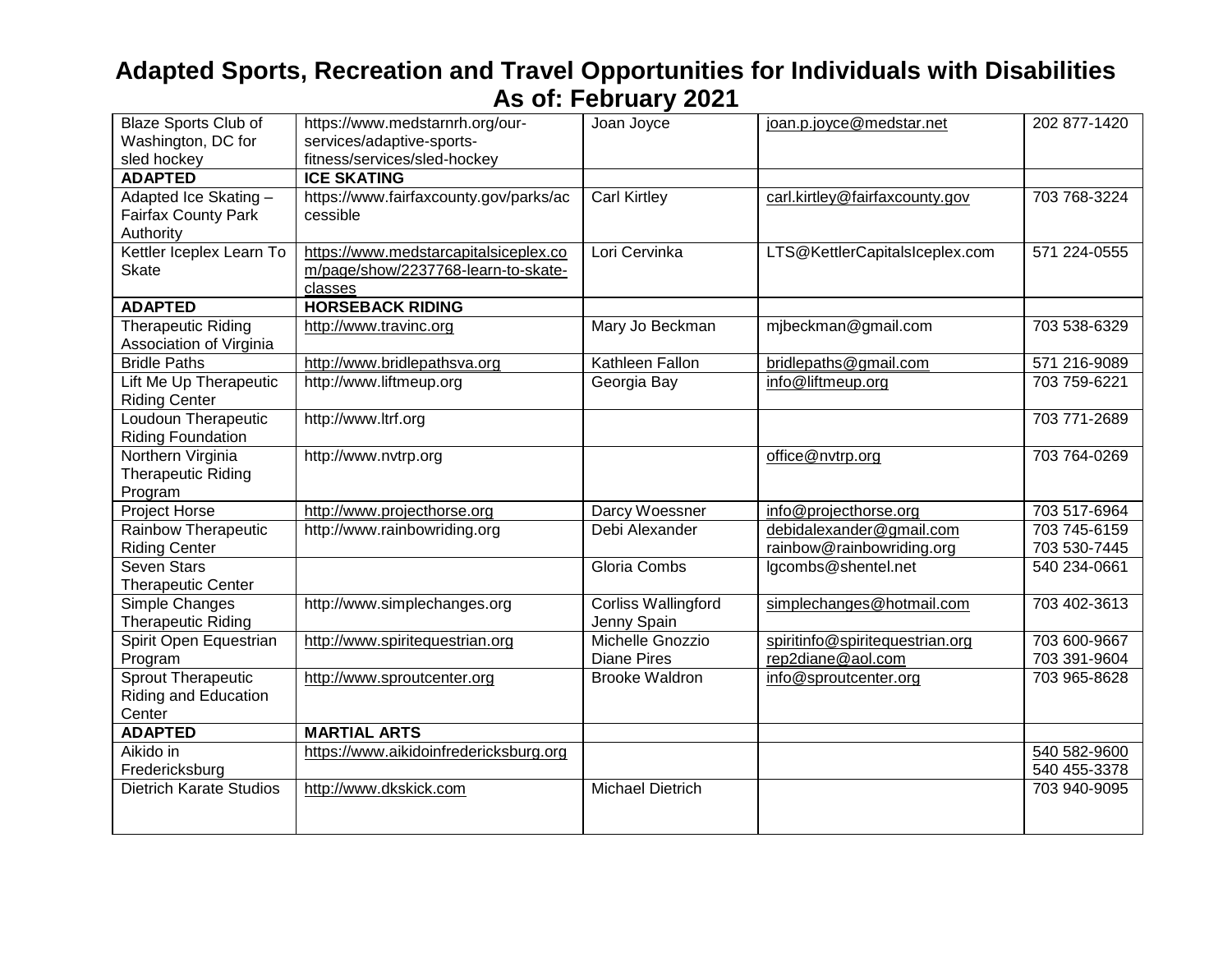| Jhoon Rhee Adaptive            | http://www.adaptivetkd.com or          | Anna Rome               | adaptivetkd@arlingtonkicks.com | 703 237-7433  |
|--------------------------------|----------------------------------------|-------------------------|--------------------------------|---------------|
| <b>Martial Arts</b>            | http://arlingtonkicks.com/adaptive-    |                         |                                |               |
|                                | martial-arts                           |                         |                                |               |
| Lead By Example Tae            | http://www.leadbyexampletaekwondo.c    | Robin Moyher            | remoyher@gmail.com             | 703 391-1754  |
| Kwon Do                        | om                                     | <b>Tommy Lightfoot</b>  | LBETKD@yahoo.com               | 703 273-1100  |
| Seichou Karate                 | http://seichoukarate.com               | <b>Richard Romero</b>   | romero@sdojo.com               | 571 257-5401  |
| <b>ADAPTED</b>                 | <b>SKIING</b>                          |                         |                                |               |
| <b>Liberty Mountain Resort</b> | http://www.brasski.org                 | Leslie and Dick White   | info@brasski.org               | 717 642-8282, |
| <b>Adaptive Skiing</b>         |                                        |                         | contact@brasski.org            | ext. 3479     |
| Massanutten Resort             | http://www.taonline.org                | <b>Mark Andrews</b>     | adaptive.guide@gmail.com       | 434 295-3973  |
| <b>Therapeutic Adventures</b>  |                                        |                         | Elitesochoc4@msn.com           |               |
| Snowshoe Mountain              | https://www.snowshoemtn.com/plan-      | C. Woody                | cwoody@snowshoemountain.com    | 304 572-6708  |
| <b>Adaptive Skiing</b>         | your-trip/lessons/ski-and-snowboard-   |                         |                                |               |
|                                | school/adaptive-winter-sports          |                         |                                |               |
| <b>Whitetail Two Top</b>       | http://www.twotopadaptive.org          | <b>Bill Dietrich</b>    | bill@twotopadaptive.org        | 717 507-7668  |
| Mountain Adaptive              |                                        | <b>Stacey Schmader</b>  | stacey@twotopadaptive.org      | 717 328-9400, |
| Sports                         |                                        |                         |                                | ext. 3582     |
| Wintergreen Adaptive           | https://www.wintergreenadaptivesports  | Tom Brown               | info@skiwas.org                | 434 325-2007  |
| Sports                         | .org                                   |                         |                                |               |
| <b>ADAPTED</b>                 | <b>SOCCER</b>                          |                         |                                |               |
| Virginia Youth Soccer          | http://www.vysa.com                    | <b>Sharon Wells</b>     | topsoccer@vysa.com             | 703 618-6076  |
| Association                    |                                        | <b>Theodore Renaud</b>  | theodore.renaud@cox.net        |               |
| <b>TOPSoccer Alexandria</b>    | http://www.alexandria-soccer.com       | <b>Bill Dwyer</b>       |                                | 703 549-6535  |
| <b>TOPSoccer Annandale</b>     | http://www.jccnv.org/specialneeds/spe  | Aryn Cahn               | Aryn.Cahen@thej.org            | 703 537-3031  |
|                                | cial-needs                             |                         |                                | 703 537-3032  |
| <b>TOPSoccer Arlington</b>     | http://arlingtonsoccer.com             | Joe Lerner              | topsoccer@arlingtonsoccer.com  | 703 522-5866  |
|                                |                                        |                         |                                | 703 395-7379  |
| <b>Arlington Special</b>       |                                        | <b>Bernie Woolfley</b>  |                                | 202 973-4543  |
| <b>Olympics Soccer</b>         |                                        |                         |                                | 703 528-0066  |
| <b>TOPSoccer Burke</b>         | http://www.burkeathleticclub.org       |                         |                                |               |
| <b>TOPSoccer Chantilly</b>     | http://www.chantillyyouth.org          |                         |                                | 703 378-8787  |
| <b>TOPSoccer Gunston</b>       |                                        | <b>Theodore Renaud</b>  | theodore.renaud@cox.net        |               |
| <b>TOPSoccer Great Falls-</b>  | https://www.gfrsoccerclub.org/restonso | <b>Colleen Hale</b>     | spcialtchr@aol.com             | 703 391-1938  |
| Reston                         | ccer                                   |                         |                                |               |
| <b>TOPSoccer Manassas</b>      | http://www.novasc.org                  | <b>Bill Van Wickler</b> | info@novasc.org                | 703 794-7672  |
| <b>TOPSoccer McLean</b>        | http://www.mcleansoccer.org/recreatio  |                         |                                |               |
|                                | n Topsoccer                            |                         |                                |               |
| <b>TOPSoccer Prince</b>        | https://www.pwsi.org/topsoccer         | <b>Alex Silver</b>      | asilver@pwsi.org               | 703 609-1461  |
| <b>William County</b>          |                                        |                         |                                |               |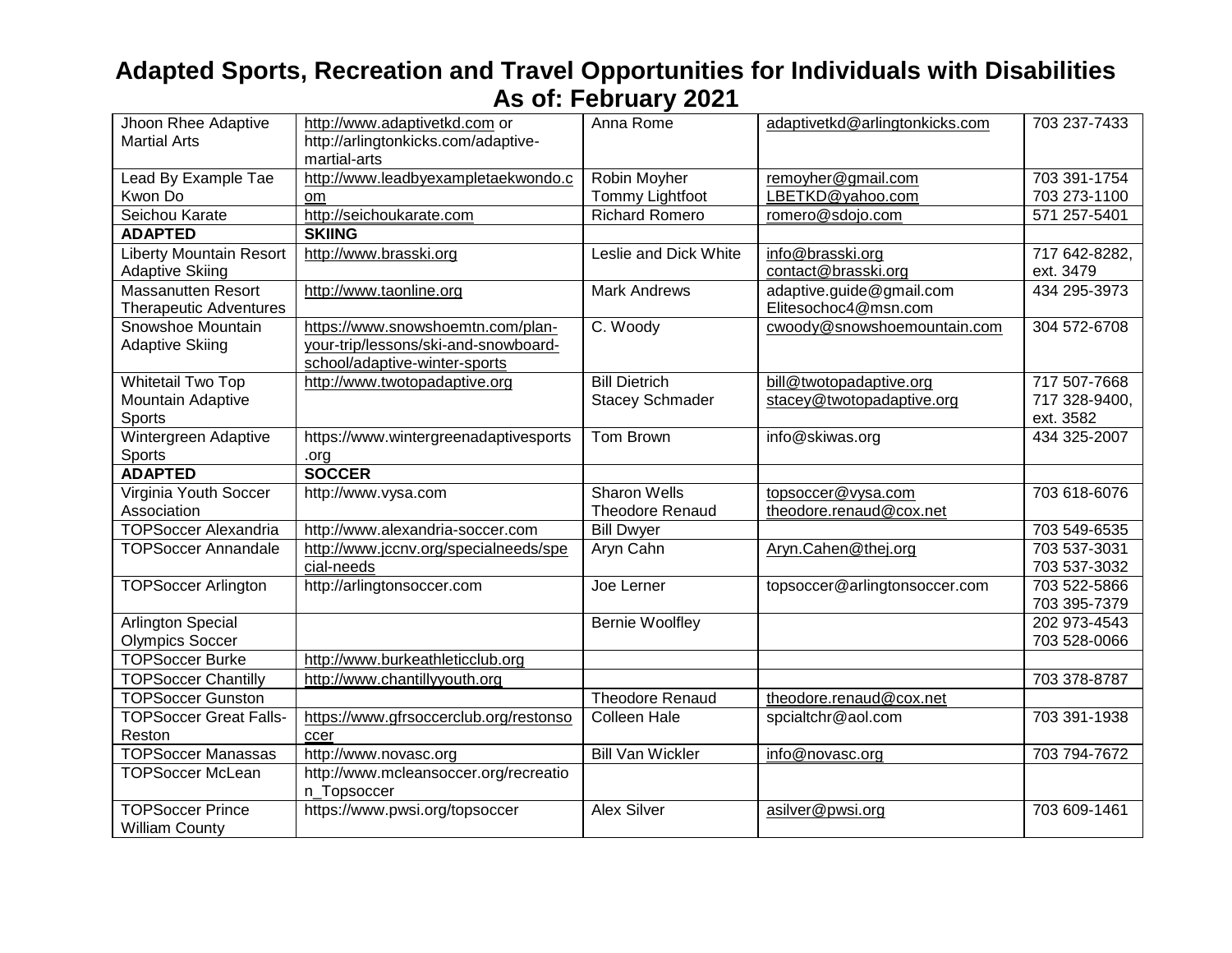| <b>TOPSoccer Vienna</b>                                                       | http://www.vys.org                                                  | Dana Miller<br><b>Richard Montano</b>            | richard_montano@msn.com                                                      | 703 534-0022<br>703 624-7234                                 |
|-------------------------------------------------------------------------------|---------------------------------------------------------------------|--------------------------------------------------|------------------------------------------------------------------------------|--------------------------------------------------------------|
| <b>ADAPTED</b>                                                                | <b>MULTIPLE SPORTS</b>                                              |                                                  |                                                                              |                                                              |
| <b>Blaze Sports Club of</b><br>Washington, DC for<br>multiple adaptive sports | https://www.medstarnrh.org/our-<br>services/adaptive-sports-fitness | <b>Brenda Gilmore</b><br>Joan Joyce              | brendagilmore@comcast.net<br>joan.p.joyce@medstar.net                        | 240 460-5741<br>202 877-1434<br>202 877-1819<br>202 877-1420 |
| Loudoun County<br><b>Special Olympics</b>                                     | https://www.sovaloudoun.org                                         | Megan McCullough                                 | Megan.McCullough@loudoun.gov                                                 | 703 777-0438                                                 |
| Northern Virginia<br><b>Special Olympics</b>                                  | https://novasova.org                                                | Nicole Kratzer                                   | nkratzer@specialolympicsva.org                                               | 703 359-4301                                                 |
| <b>Prince William Special</b><br>Olympics                                     | https://www.pwsova.org/pwso2/sports.<br>html                        | Peggy Van Lowe                                   | areacoordinator@pwsova.org                                                   | 703 680-6661<br>540 729-2915                                 |
| <b>ADAPTED</b>                                                                | <b>RECREATION</b>                                                   |                                                  |                                                                              |                                                              |
| ArtStream, Chevy<br>Chase, MD                                                 | http://www.art-stream.org                                           | Patricia Woolsey                                 | info@art-stream.org                                                          | 703 975-1008<br>301 565-4567                                 |
| <b>Best Buddies</b>                                                           | https://www.bestbuddies.org/vadc                                    |                                                  | Virginia-dc@bestbuddies.org                                                  | 703 533-9420                                                 |
| Champion Football<br>League of NoVA                                           | https://www.dsanv.org/page/Champion<br>Football                     | <b>Stacy Engels</b>                              | stacy.engels@dsanv.org                                                       | 703 621-7129                                                 |
| Children's Adaptive<br>Team Sports (CATS)                                     | https://www.cats-sports.com                                         | Margarita Benavides                              | solarism78@gmail.com                                                         | 703 597-4310                                                 |
| City Center NOVA - An<br><b>Inclusive Community</b>                           | https://citycenternova.org                                          |                                                  |                                                                              |                                                              |
| Dream For Kids DC                                                             | https://www.dreamsforkidsdc.org                                     | Glenda Fu Smith                                  | gfu@dreamsforkids.org                                                        | 301 742-7787                                                 |
| <b>Endependence Center</b><br>of Northern Virginia<br>Social Group            | https://www.ecnv.org/socialgroups                                   | Michelle Williams                                | michellew@ecnv.org                                                           | 703 719-1379                                                 |
| <b>Growing Kids Therapy</b>                                                   | https://growingkidstherapy.com                                      |                                                  |                                                                              | 703 464-0456                                                 |
| Jewish Community<br>Center of Northern VA,<br>Fairfax (for all faiths)        | https://www.thej.org/specialneeds/spec<br>ial-needs                 | Jessica Tischler<br>Arlene Lechner<br>Aryn Cahen | Jessica. Tischler@thej.org<br>Arlene.Lechner@thej.org<br>Aryn.Cahen@thej.org | 703 537-3031<br>703 537-3032                                 |
| Jill's House, McLean<br>(all faiths)                                          | http://jillshouse.org                                               | <b>Bethany Barr</b>                              | Bethany.Barr@jillshouse.org                                                  | 703 639-5660                                                 |
| <b>KEEN Greater DC-</b><br><b>Baltimore (Kids Enjoy</b><br>Exercise Now)      | http://www.keengreaterdc.org                                        | Hannah Penman<br>Beth Wenger                     | hannah.penman@keengrdc.org<br>programsdc@keengrdc.org                        | 301 770-3200<br>301 461-6346<br>301 461-2278                 |
| <b>Lead Changes Therapy</b>                                                   | http://www.leadchangestherapy.com                                   | Natalie Conca<br>Jared Conca                     | info@leadchangestherapy.com<br>natalie@leadchangestherapy.com                | 703 943-0566                                                 |
| <b>Life Changing Fitness</b>                                                  | http://www.lcfkids.com                                              | Ricardo Cunningham                               | info@lcfkids.com                                                             | 703 909-7971                                                 |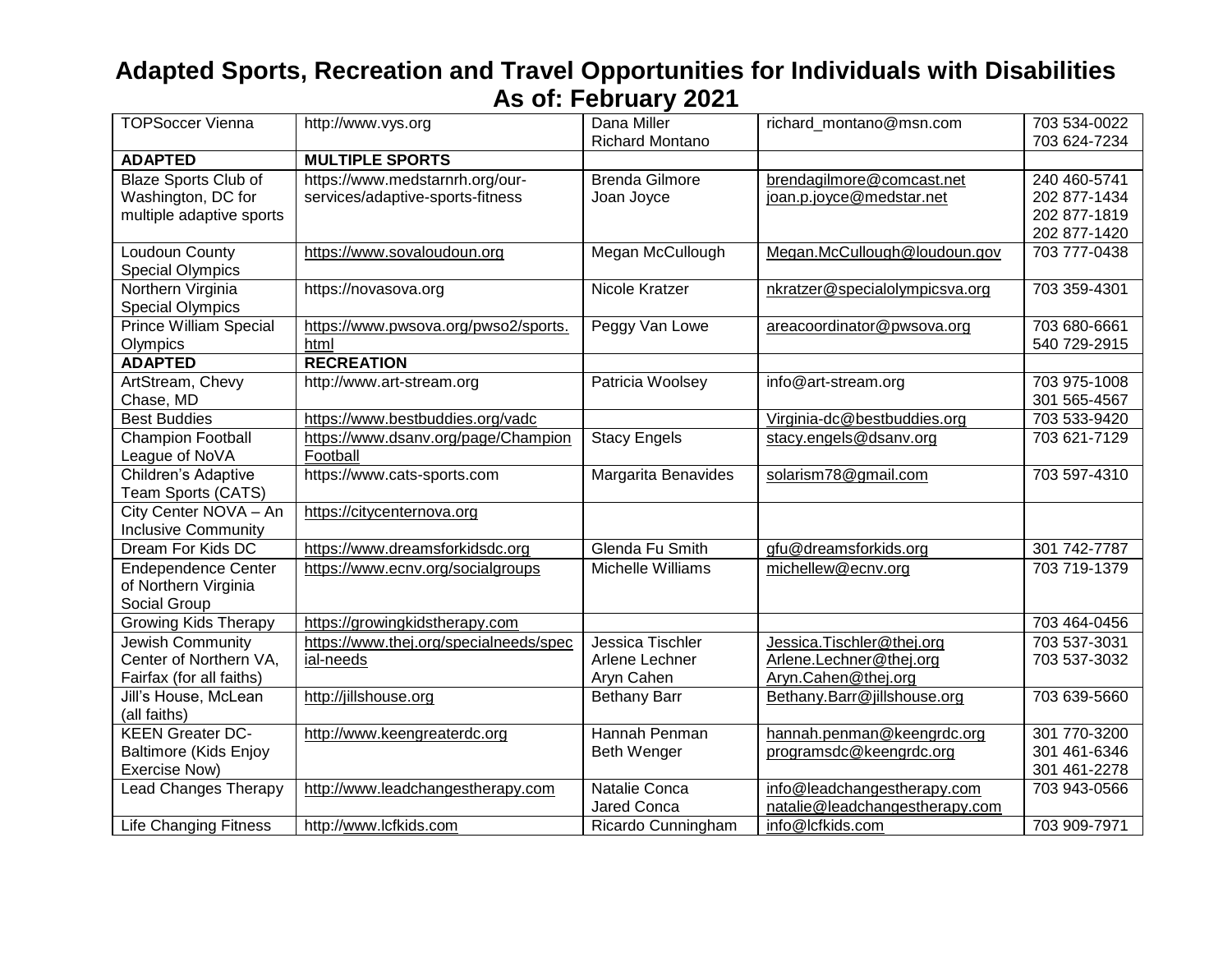| McLean Bible Church           | https://www.mcleanbible.org/connect/a    | Julia Lundquist      | accessministry@mcleanbible.org   | 703 770-2942  |
|-------------------------------|------------------------------------------|----------------------|----------------------------------|---------------|
| Access Ministry,              | ccess                                    |                      | julia.lundquist@mcleanbible.org  | 703 770-3825  |
| McLean (for all faiths)       |                                          |                      |                                  | 703 770-4393  |
| <b>MVLE Virtual Volunteer</b> | https://www.mvle.org                     | Sabrina Gibson       | sagibson@mvle.org                | 571 230-0743  |
| Programs                      |                                          |                      |                                  |               |
| Newton School Fun &           | http://thenewtonschool.org               | Allison Abraham      | aabraham@thenewtonschool.org     | 703 772-0480  |
| Fitness, Sterling             |                                          |                      |                                  |               |
|                               |                                          |                      |                                  |               |
| Optimal Beginnings,           | http://www.optimalbeginning.com          | Jennifer Brown       | admin@optimalbeginning.com       | 703 798-8446  |
| Reston & Bethesda             |                                          |                      |                                  | 347 424-5833  |
| <b>SPecially Adapted</b>      | https://sparcsolutions.org               | Debi Alexander       | debi@sparcsolutions.org          | 571 407-1807  |
| <b>Resource Clubs</b>         |                                          |                      |                                  |               |
| Spirit Club                   | https://www.spirit-club.com              |                      |                                  | 301 933-3722  |
| Wings to Fly Therapy &        | http://www.wingstoflytherapy.com         | Donna Shank          | info@wingstoflytherapy.com       | 703 466-5533  |
| Play Center, Chantilly        |                                          |                      | donna@wingstoflytherapy.com      |               |
| We Rock the Spectrum          | http://www.werockthespectrumloudoun      | Anjali Gulati        | info@werockthespectrumloudoun.c  | 571-313-0335  |
| Play Center, Sterling         | .com                                     |                      | om                               | 571-313-0801  |
| <b>ADAPTED</b>                | <b>YOGA</b>                              |                      |                                  |               |
| Adapted Yoga - Fairfax        | https://www.fairfaxcounty.gov/parks/ac   |                      |                                  | 703-324-8565  |
| <b>County Park Authority</b>  | cessible                                 |                      |                                  |               |
| <b>Abundant Light</b>         |                                          | <b>Ashley Stride</b> | ashley@abundantlightwellness.com | 202 292-9191  |
| Wellness                      |                                          |                      |                                  |               |
| Journey Yoga                  | http://www.journeyoga.com                | Sara Lynn            | SarahLynn@journeyoga.com         | 703 357-3546  |
|                               |                                          |                      |                                  | 703 822-1638  |
|                               | <b>SERVICE and THERAPY DOGS</b>          |                      |                                  |               |
| 4 Paws for Ability            | http://4pawsforability.org               |                      | Info@4PawsForAbility.org         | 937 374-0385  |
|                               |                                          |                      | karen@4pawsforability.org        |               |
| Canine Companions for         | http://www.cci.org/locations/northeast/c | Jacqueline Cheshire  | capitalccipresident@gmail.com    | 703 851-3972  |
| Independence                  | apital-chapter                           | Jim Purton           | jimpurton@yahoo.com              | 703 346-1804  |
| Fidos for Freedom             | http://www.fidosforfreedom.org           |                      | office@fidosforfreedom.org       | 410 880-4178  |
|                               |                                          |                      |                                  | 301 490-4005  |
| <b>Heeling House</b>          | http://www.heelinghouse.org              | Kathy Benner         | mail@heelinghouse.org            | 703 661-6610  |
|                               |                                          |                      |                                  |               |
| Paws4People                   | http://www.paws4people.org               | <b>Randy Powers</b>  | info@paws4people.org             | 800 253-7297  |
|                               |                                          |                      | randy.powers@pawsppmc.org        | 540 845-0035  |
| Service Dogs of Virginia      | http://www.servicedogsva.org             |                      | info@servicedogsva.org           | 434 295-9503i |
|                               |                                          |                      |                                  |               |
| <b>Summit Therapy Animal</b>  | http://www.summittas.com                 | Michelle Robinson    | info@summittas.com               | 703 793-0181  |
| Services                      |                                          |                      |                                  |               |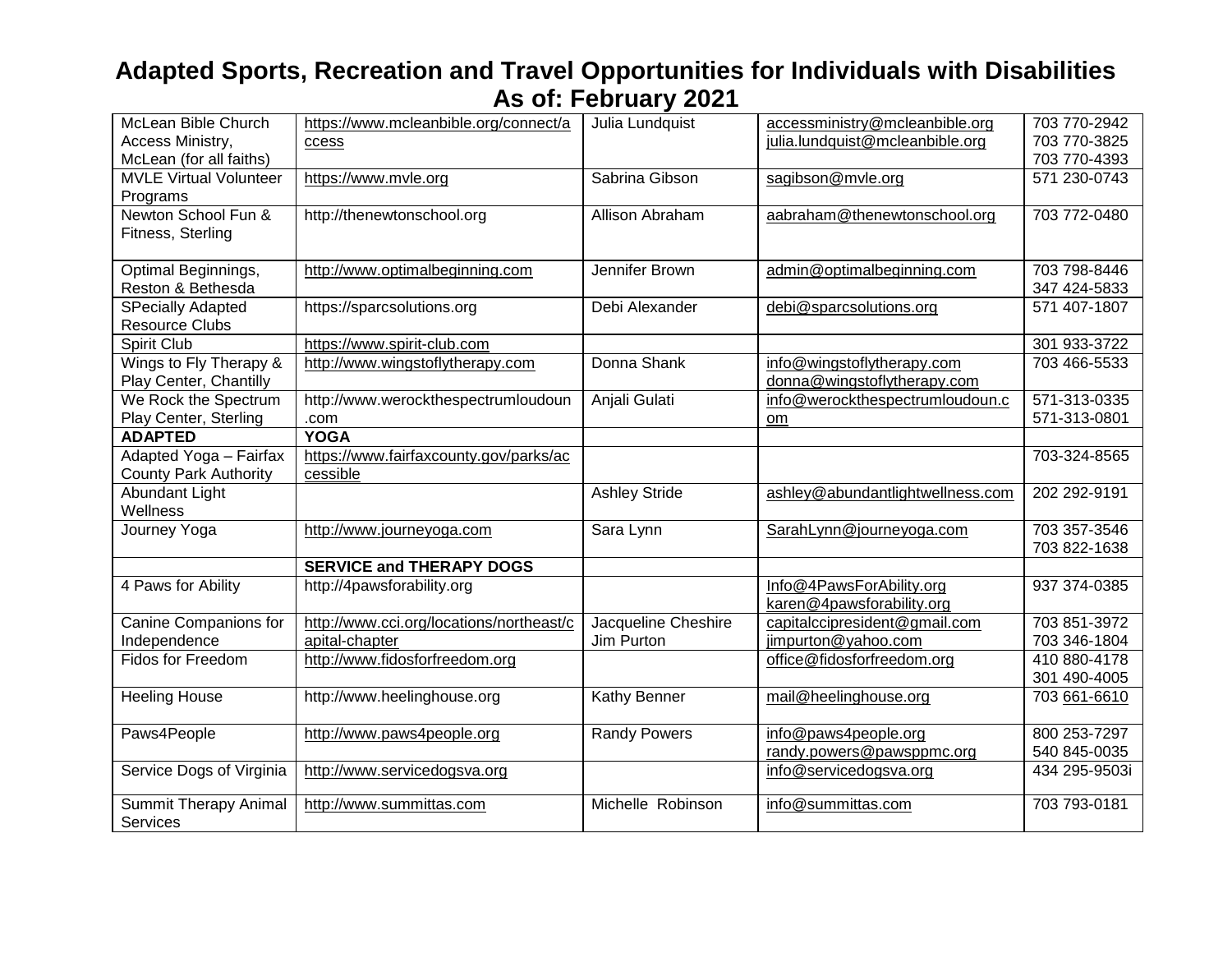|                                | <b>TRAVEL and CAMPS SECTION</b>          |                 |                                 |              |
|--------------------------------|------------------------------------------|-----------------|---------------------------------|--------------|
| <b>Adaptive Recreation</b>     | https://www.loudoun.gov/1187/Adaptiv     | Maria Auger     | adaptiverecreationcamp@loudoun. | 703 771-5013 |
| Camps-Loudoun                  | e-Recreation-Camps                       |                 | gov                             |              |
| County                         |                                          |                 |                                 |              |
| <b>Applied Behavior</b>        | https://www.appliedbehavioranalysispr    |                 |                                 |              |
| Analysis Programs              | ograms.com/30-best-autism-friendly-      |                 |                                 |              |
| Guide- 30 Best Autism-         | vacation-ideas                           |                 |                                 |              |
| <b>Friendly Vacation Ideas</b> |                                          |                 |                                 |              |
| Autism on the Seas             | http://www.autismontheseas.com           |                 |                                 | 800 516-5247 |
| Cruises                        |                                          |                 |                                 | 203 604-0278 |
| Autism Adventure               | http://www.autismadventuretravel.com     |                 |                                 | 941 979-2663 |
| Travel                         |                                          |                 |                                 |              |
| Blaze Sports Club of           | https://www.medstarnrh.org/our-          | Joan Joyce      | joan.p.joyce@medstar.net        | 202 877-1420 |
| Washington, DC                 | services/adaptive-sports-                |                 |                                 |              |
| adaptive sports camp           | fitness/services/adaptive-sports-camp    |                 |                                 |              |
| Camps for Children with        | https://www.parentcenterhub.org/a-       |                 |                                 |              |
| <b>Special Needs Guide</b>     | camp-for-everyone                        |                 |                                 |              |
| Disability Travel and          | http://www.makoa.org/travel.htm          |                 |                                 |              |
| <b>Recreation Resources</b>    |                                          |                 |                                 |              |
| Camp Easterseals UCP           | http://www.easterseals.com/NCVA/our-     |                 | camp@eastersealsucp.com         | 540 777-7325 |
|                                | programs/camping-recreation/camp-        |                 |                                 |              |
|                                | easter-seals-ucp.html                    |                 |                                 |              |
| <b>Emerging Horizons</b>       | http://www.emerginghorizons.com          |                 |                                 |              |
| <b>Executive Class</b>         | http://www.executiveclasstravelers.co    |                 |                                 | 866 950-2200 |
| <b>Travelers for Disabled</b>  | m/1/travel_resources.htm                 |                 |                                 |              |
| <b>Family Travel Assoc-</b>    | https://familytravel.org/traveling-with- |                 | info@familytravel.org           | 845 689-9033 |
| iation- Traveling with         | autism                                   |                 |                                 |              |
| Autism                         |                                          |                 |                                 |              |
| Gimp on the GO                 | http://www.gimponthego.com               |                 |                                 |              |
| Go Sprout                      | http://www.gosprout.org                  |                 | Vacations@GoSprout.org          | 888 222-9575 |
| <b>Guided Tour</b>             | http://www.guidedtour.com                |                 | director@guidedtour.com         | 800 783-5841 |
|                                |                                          |                 | Gtour400@aol.com                | 215 782-1370 |
|                                |                                          |                 |                                 |              |
|                                |                                          |                 |                                 |              |
| Jewish Community               | https://www.thej.org/specialneeds/spec   | Lauren Soljanyk | Lauren.Soljanyk@thej.org        | 703 537-3031 |
| Center of Northern VA          | ial-needs                                |                 |                                 | 703 537-3032 |
| travel program                 |                                          |                 |                                 |              |
| League For People              | http://www.leagueforpeople.org/progra    |                 | info@leagueforpeople.org        | 410 323-0500 |
| <b>With Disabilities</b>       | ms                                       |                 |                                 |              |